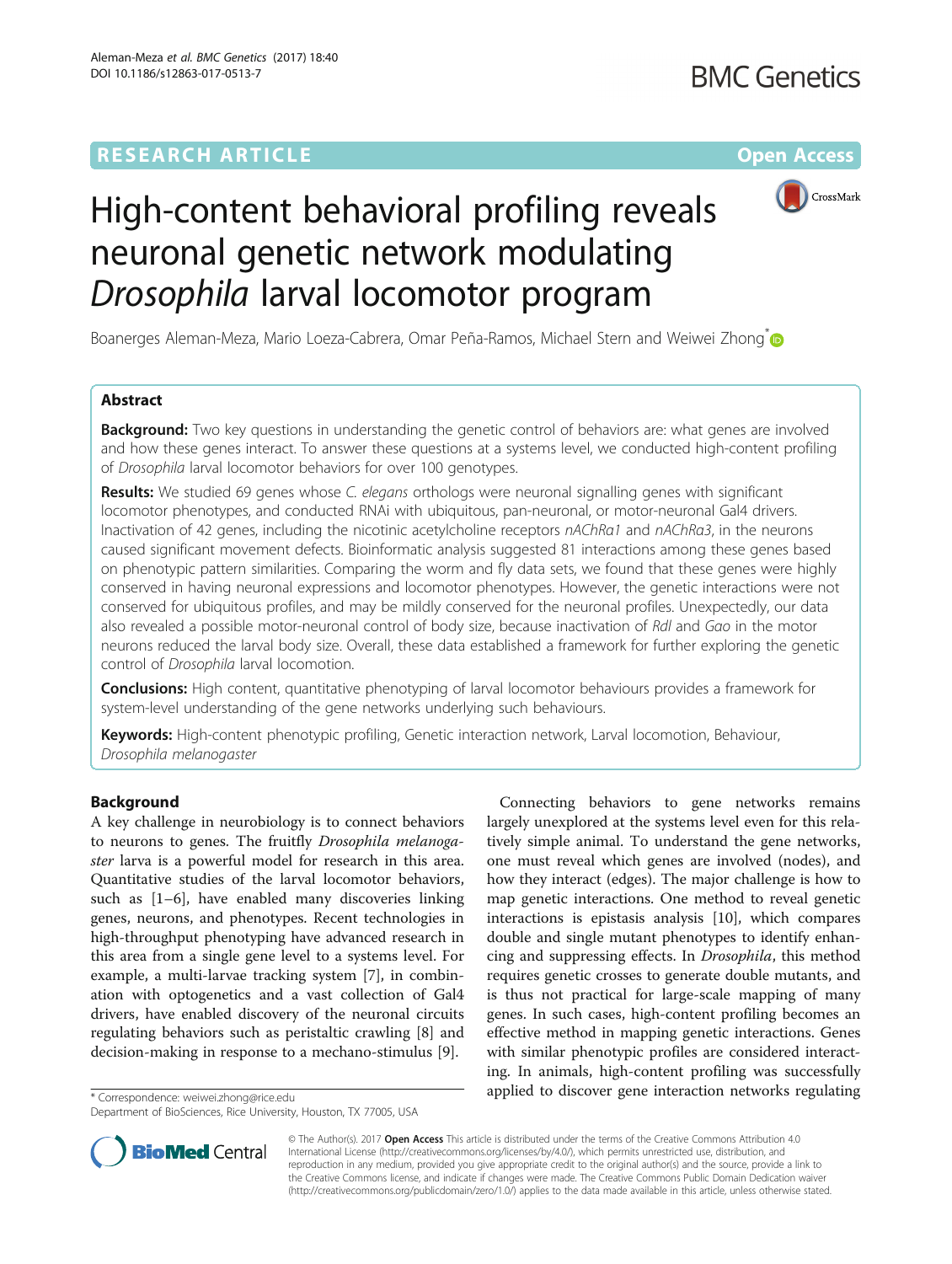C. elegans embryogenesis [\[11](#page-10-0)], gonad architecture [\[12](#page-10-0)], and locomotor behaviors [[13, 14\]](#page-10-0).

We have recently developed the imaging system MaggotTracker to analyse multiple parameters of Drosophila larval locomotor behaviors [[15](#page-10-0)]. MaggotTracker tracks a single animal at a high resolution and measures over 20 parameters, enabling high-content profiling of Drosophila phenotypes.

Here we present high-content larval locomotor profiles for 69 genes using the MaggotTracker. These profiles revealed 42 genes whose inactivation in the neurons caused significant movement defects, and 81 genetic interactions among these genes. As we focused on Drosophila genes whose C. elegans orthologs are locomotor genes, this data set also revealed that while many genes are conserved in their involvement in locomotor behaviors and neuronal expression, the genetic interactions were conserved to a much lesser degree. Finally, our data suggested a motor-neuronal control of body length, as inactivation of Rdl and Gαo in motor neurons caused reduced larval size.

### Methods

# Animals

Fly strains were obtained from the Bloomington Drosophila Stock Center (IN). All stocks were maintained on cornmeal agar following the Bloomington food recipe (0.8% yeast, 0.93% soy flour, 6.79% yellow cornmeal, 0.8% agar, 7.1% Karo light corn syrup, and 0.45% propionic acid). Animals were cultured at room temperature (~22 °C) for regular stock maintenance. All RNAi strains are listed in Additional file [1:](#page-9-0) Table S1. The Gal4 strains used in this study were D42-Gal4 [[16](#page-10-0)], elav-Gal4 [\[17](#page-10-0)], dilp2-Gal4 [\[18](#page-10-0)], tub-Gal4 (Bloomington #5138), and da-Gal4 (#108252) which was provided by the Drosophila Genetic Resource Center.

# Genetic crosses

Males from the UAS-dsRNA strain and virgin females from the Gal4 driver strain were crossed. A strain expressing UAS-dsRNA for mCherry RNAi (stock # 35785) was used as control. For RNAi strains in which the CyO balancer was present in the stock, the CyO was replaced with CyORoi, and males with smooth eyes (lacking the balancer) were used in the cross. The stock number and RNAi gene for these balanced strains are #38966, CanA-14F; #44014, Syb; #44538, CG1909; #44539, robo3; #51049, nAChRα7; #53296, unc-104.

Two RNAi stocks (#28574, RSG7; #36746, CG31140) carried the TM3 balancer. In crosses involving these two strains, larvae were recovered after tracking, placed in a 24 well plate containing cornmeal agar (1 larva per well) and left at 20 °C until they became adult flies. Then each fly was inspected to determine if it carried the balancer. Videos of the larvae that later showed the stubble phenotype (carrying the TM3 balancer) were discarded.

The default culture temperature for genetic crosses was 25 °C. That is, while parental strains were maintained at room temperature  $(\sim 22 \text{ °C})$ , genetic crosses, which included placing males and females from two different parental strains together, and subsequent larval growth, were kept at 25 °C. If RNAi caused lethality, crosses were kept at 20 °C. For crosses using the tub-Gal4 driver, if 20 °C still caused lethality, then da-Gal4 driver was used. Similarly, da-Gal4 driver was tested at 25 °C first and reduced to 20 °C if there was lethality. At least 3 independent crosses were conducted for each strain. Animals from these crosses were pooled prior to analysis.

#### Behavioral assay

Animals were tracked using the MaggotTracker as described [\[15](#page-10-0)]. Briefly, animals were placed at 20 °C for at least 12 h before third instar wandering larvae were collected using a paintbrush. Animals were examined under a dissecting scope to determine the gender and confirm the absence of food. A larva was then placed on a 10 cm Petri dish plate containing 1.5% agar, and left on the plate for at least 30 s so that they could acclimate to the media. The animal was then tracked for 4 min using the computer-controlled system. At least 10 males and 10 females were tracked for each genotype. At least 10 control animals (5 males and 5 females) were tracked in every tracking session.

#### Statistical analysis

Mutant parameter values were normalized by the mean values of control animals tested in the same experiment. Mutant locomotive profiles were compared with control ones using the Student's t-test. Benjamini-Hochberg procedure [[19](#page-10-0)] was applied to correct multiple comparisons to control the false discovery rate (FDR) below 1%.

#### Clustering and network visualization

Gene Cluster 3.0 [\[20\]](#page-10-0) was used to perform hierarchical clustering with centroid linkage. Java TreeView [[21\]](#page-10-0) was used to display the clusters. Network visualization was performed using the software GUESS ([graphexploration.cond.org\)](http://graphexploration.cond.org/).

# A strategy for high-content phenotyping of larval locomotor behaviors

A research pipeline was designed to conduct highcontent profiling of larval locomotive behaviors for various mutants (Fig. [1a](#page-2-0)). We have developed an imaging system, MaggotTracker [\[15](#page-10-0)], to automatically track a single fruit fly larva, take a video, and extract 20+ parameters from the video measuring different aspects of larval crawling. Each third instar larva was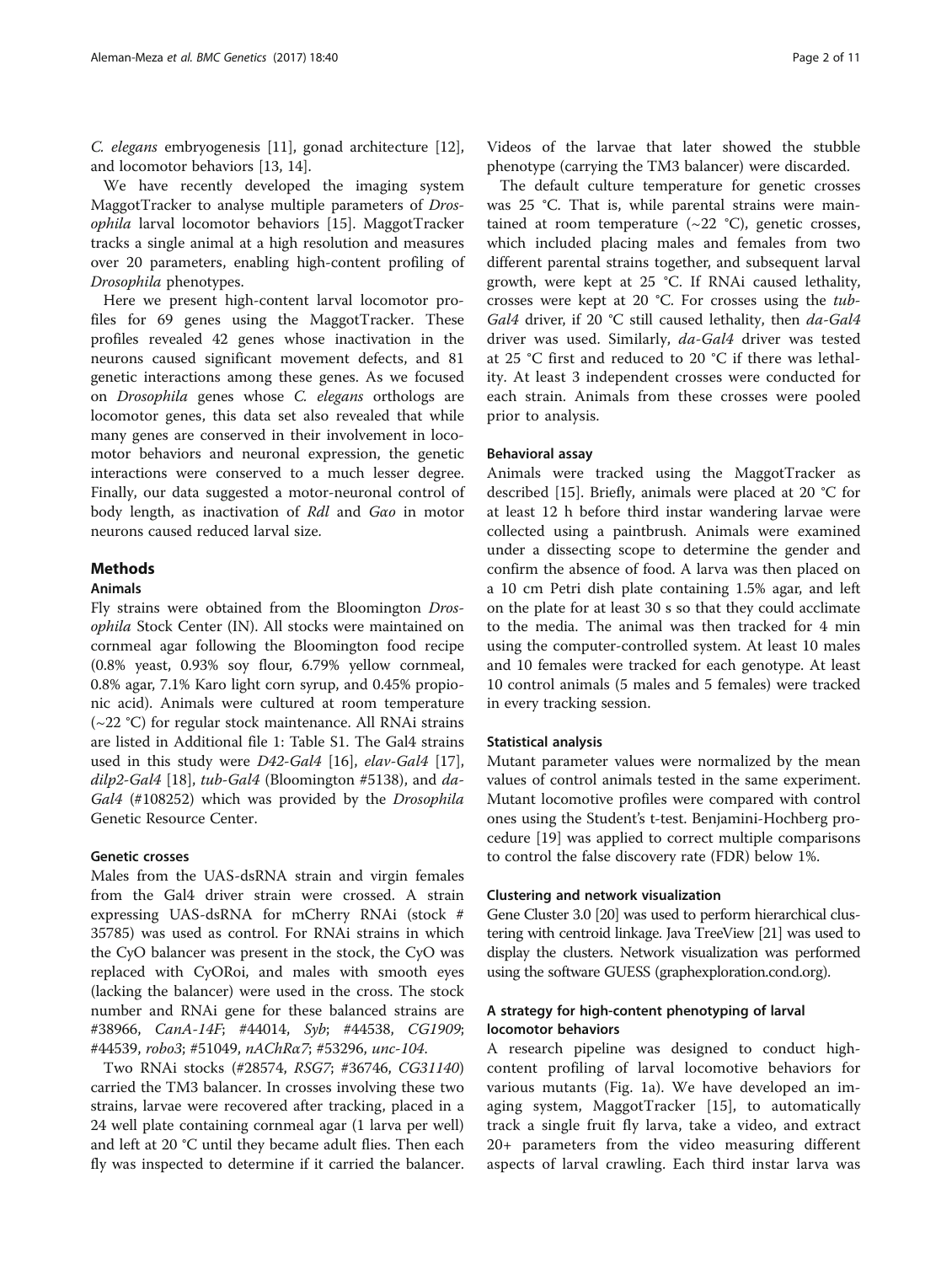<span id="page-2-0"></span>

deviation. Z scores measure how much a mutant value deviate from the wild-type value in SDs

tracked for 4 min. 10+ males and 10+ females were tracked for each genotype so that possible sexual dimorphism would be detected.

The phenotypic profiles contained 10 parameters (Table 1) that were selected because they were independent and had similarly low variance [\[15](#page-10-0)]. As the parameters were in different units, a normalization process was conducted. Values from mutants were divided by mean values from wild-type animals tracked on the same date to obtain normalized values. This normalization step also reduced day-to-day environmental variations [[15](#page-10-0)]. In the normalized profiles, 1 indicates wild-type value for all parameters; <1 and >1 indicate lower and higher than wild-type value, respectively.

#### Results

# High-content behavioral profiles of neuronal signalling genes

To select candidate genes for testing, we took advantage of a previous high-content phenotyping study of C. elegans locomotor behaviors. We have previously screened 227 worm neuronal signalling genes that had homozygousviable mutants, and found 87 genes with significant locomotor defects [\[14](#page-10-0)]. We mapped the D. melanogaster

Table 1 Parameters of the locomotor profiles

| Parameter        | Unit       | Definition of Parameter                                                                                                                                         |
|------------------|------------|-----------------------------------------------------------------------------------------------------------------------------------------------------------------|
| Time Striding    | $\%$       | Percentage of time when the larva is striding (continuous peristaltic movement).                                                                                |
| Stride Count     | counts/min | Total number of strides.                                                                                                                                        |
| Stride Duration  | sec        | Time duration of one stride.                                                                                                                                    |
| Stride Distance  | mm         | Distance traveled by the center point of the animal during one stride.                                                                                          |
| Speed Striding   | mm/s       | Speed of the center point of the body when the animal is striding.                                                                                              |
| Contraction Rate | mm/s       | The rate of body length change during the contraction phase of a stride.                                                                                        |
| Extension Rate   | mm/s       | The rate of body length change during the extension phase of a stride.                                                                                          |
| Distance         | mm/min     | Total distance traveled by the center point.                                                                                                                    |
| Run Count        | counts/min | Total number of runs. A run is defined as a period when the animal is striding continuously.                                                                    |
| Time Inside      | $\%$       | Percentage of time the animal is inside the plastic ring that was placed on the outer rim of the<br>agar plate to prevent the animal from crawling to the edge. |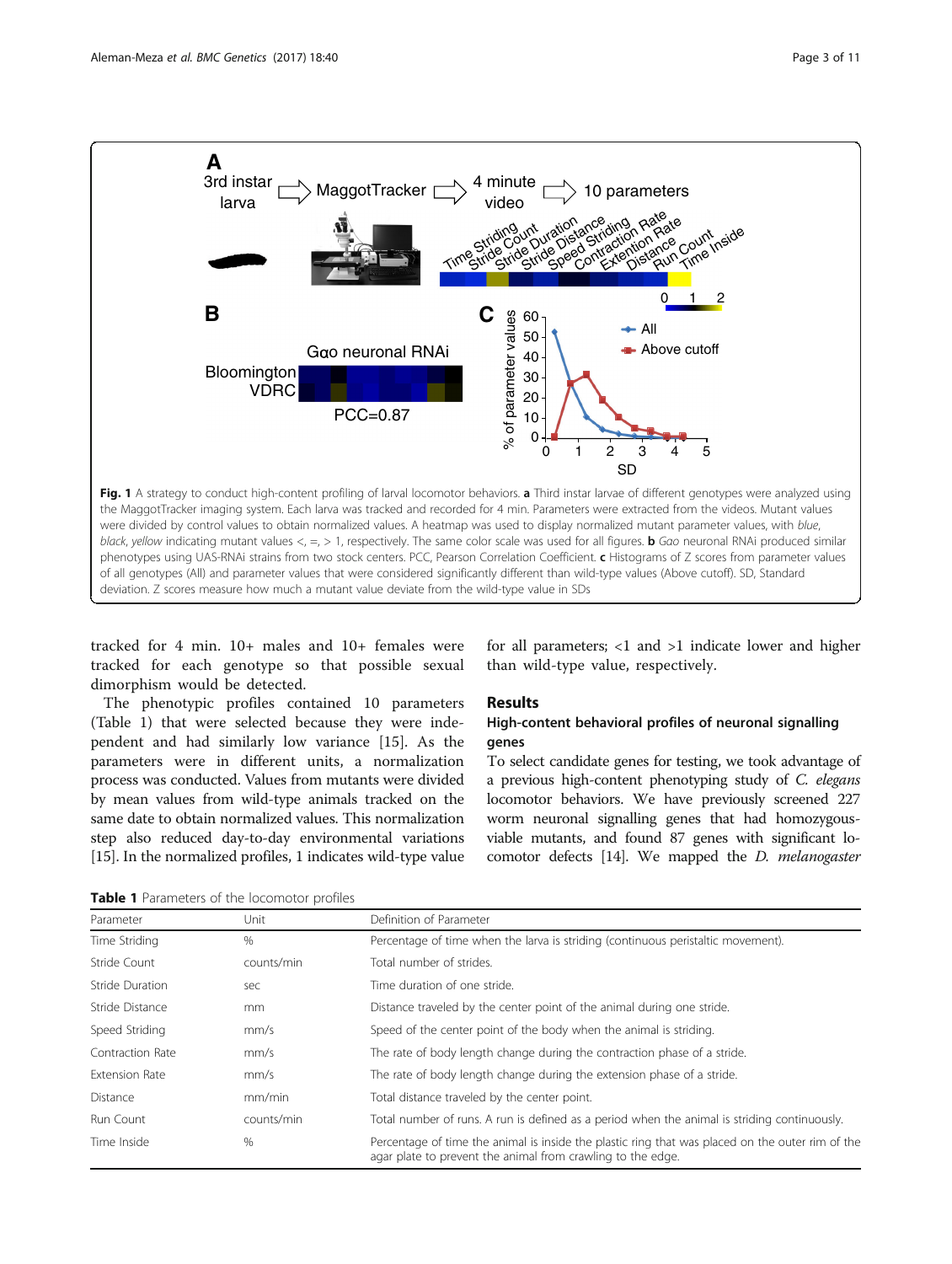orthologs of these 87 genes. Among the orthologs, 69 genes have RNAi strains available at the Bloomington stock center (Additional file [1](#page-9-0): Table S1). These genes became our candidate genes.

We crossed the UAS-RNAi strains [\[22](#page-10-0)] with several GAL4 driver strains to inactivate the gene function in different tissues. A ubiquitous tub-Gal4 driver was used to detect gene function in the entire larvae. If the RNAi resulted in larval lethality, then a weaker ubiquitous driver da-GAL4 was used instead. All genes were also inactivated in the neurons using a pan-neuronal elav-GAL4 driver. Selected genes were inactivated using additional GAL4 drivers. For example, for genes that showed strong locomotor phenotypes upon neuronal inactivation, a motor-neuron specific D42-GAL4 driver was used to examine whether these genes function in the motor neurons.

Using the imaging system MaggotTracker (Fig. [1a](#page-2-0), also see Method), we obtained high-content locomotive profiles for 128 genotypes of pan-neuronal or ubiquitous RNAi after analysing over 3600 videos of individual animals (Additional file [2](#page-9-0): Table S2). Among the 69 genes we tested, excluding those whose RNAi caused larval lethality, neuronal RNAi profiles were obtained for 68 genes, and ubiquitous RNAi profiles were obtained for 60 genes. Upon neuronal RNAi, 42 genes showed significant larval locomotor defect in at least one parameter (FDR < 0.05); upon ubiquitous RNAi, 37 genes showed significant locomotor phenotypes (Additional file [2](#page-9-0): Table S2). Combined, significant larval locomotor defects were observed for 58 genes in either ubiquitous or neuronal RNAi; 21 genes showed defects in both types of RNAi. It should be noted that lack of a phenotype could be a consequence of inadequate knockdown.

Several data suggested the validity of this RNAi screen. We randomly selected one gene, Gαo, and tested its neuronal RNAi using a UAS-RNAi strain from the VDRC stock center. This strain showed a phenotype highly similar to that of the UAS-RNAi strain from the Bloomington stock center (Fig. [1b](#page-2-0)), suggesting that the phenotype is gene specific. In addition, among the genes with RNAi larval locomotor phenotypes, mutants of cac, CanA1, Caps, dys, and norpA are known to have locomotor defects in adults (FlyBase). The consistency between our RNAi results with known locomotor effects of chromosomal mutations suggested that the RNAi effects are likely gene specific.

The sensitivity of our phenotyping is high because of the quantitative measurements. Among the parameter values that we found to be significantly different than wild-type values, most of them were 0.5–2 standard deviations (SDs) away from wild-type values (Fig. [1c](#page-2-0)). 91% of these 58 genes identified with larval locomotor defects in this study have not been previously associated with any locomotor defects. Among the 68 genes for which we had locomotor profiles, only 6 genes were annotated with locomotor defects with any mutant allele at any developmental stage in FlyBase ([flybase.org](http://flybase.org), version FB2016\_05). Our phenotyping data recaptured 5 of the 6

genes to have significant larval locomotor defects, and detected 53 more genes with such phenotype. Together, these data suggested that our current knowledge on genetic control of larval locomotion is still largely incomplete, and that our method is highly effective in discovering genes with such functions.

#### Neuronal genes required for larval locomotion

To understand how genes function in the neurons to regulate larval locomotion, we seek answers to two questions: what genes are involved, and how these genes interact.

RNAi of the following 42 genes in the neurons caused significant larval locomotor defects: Ank2, Arf79F, bru-3, cac, CanA-14F, CanA1, Caps, CG18208, CG31140, CngB, Dhc64C, dpp, Drp1, Dyb, eag, Gαo, Gαq, Gβ5, gro, hep, lin-28, Liprin-α, Med, nAChRα1, nAChRα3, nAChRα4, nAChRα6, nSyb, Rab27, Rab3, Rab3-GEF, Rab6, Rdl, retn, RhoGAP100F, sei, Snap24, ss, Syb, trio, unc-13, X11L (Fig. [2a,](#page-4-0) Additional file [2](#page-9-0): Table S2). Among them, an interesting case is the nicotinic acetylcholine receptors (nAChRs). Mutations in human nAChRs are linked to a range of diseases such as epilepsy and autoimmune diseases [[23\]](#page-10-0). There are 10 nAChRs in the Drosophila genome,  $α1-α7$  and  $β1-β3$  [\[24\]](#page-10-0). These nAChRs are expressed in the nervous system and are targets of insecticides [[24](#page-10-0)]. Their in vivo physiological functions are largely unknown except that  $\alpha$ 7 is required for an escape behavior [[25\]](#page-10-0).

Eight nAChRs,  $α1-α7$  and  $β2$ , have RNAi strains available at the Bloomington center and were tested in this study. Neuronal inactivation of α1 and α3 produced most severe and very similar larval locomotor phenotypes (Fig. [2b](#page-4-0)). It was reported that mutants of nAChRα1 and nAChRβ2 showed resistance to the neonicotinoid class of insecticides [\[26](#page-10-0)]. Consistent with this, neuronal RNAi of nAChRβ2 had a larval locomotor profile highly similar to that of  $nAChRa1$ , although the phenotype of  $nAChR\beta2$  is weaker than that of  $nAChRa1$  (Fig. [2b](#page-4-0)). These data indicated that among the nAChRs,  $\alpha$ 1,  $\alpha$ 3 and β2 share similar functions in regulating larval locomotive behaviors. It was shown that *nAChRα5* and  $nAChRa7$  can form heteromeric ion channels [[27\]](#page-10-0). It is possible that  $α1$ ,  $α3$  and  $β2$  may also form heteromeric ion channels.

#### Interactions of neuronal locomotor genes

To identify the interactions among the 42 neuronal larval locomotive genes, we computed the Pearson correlation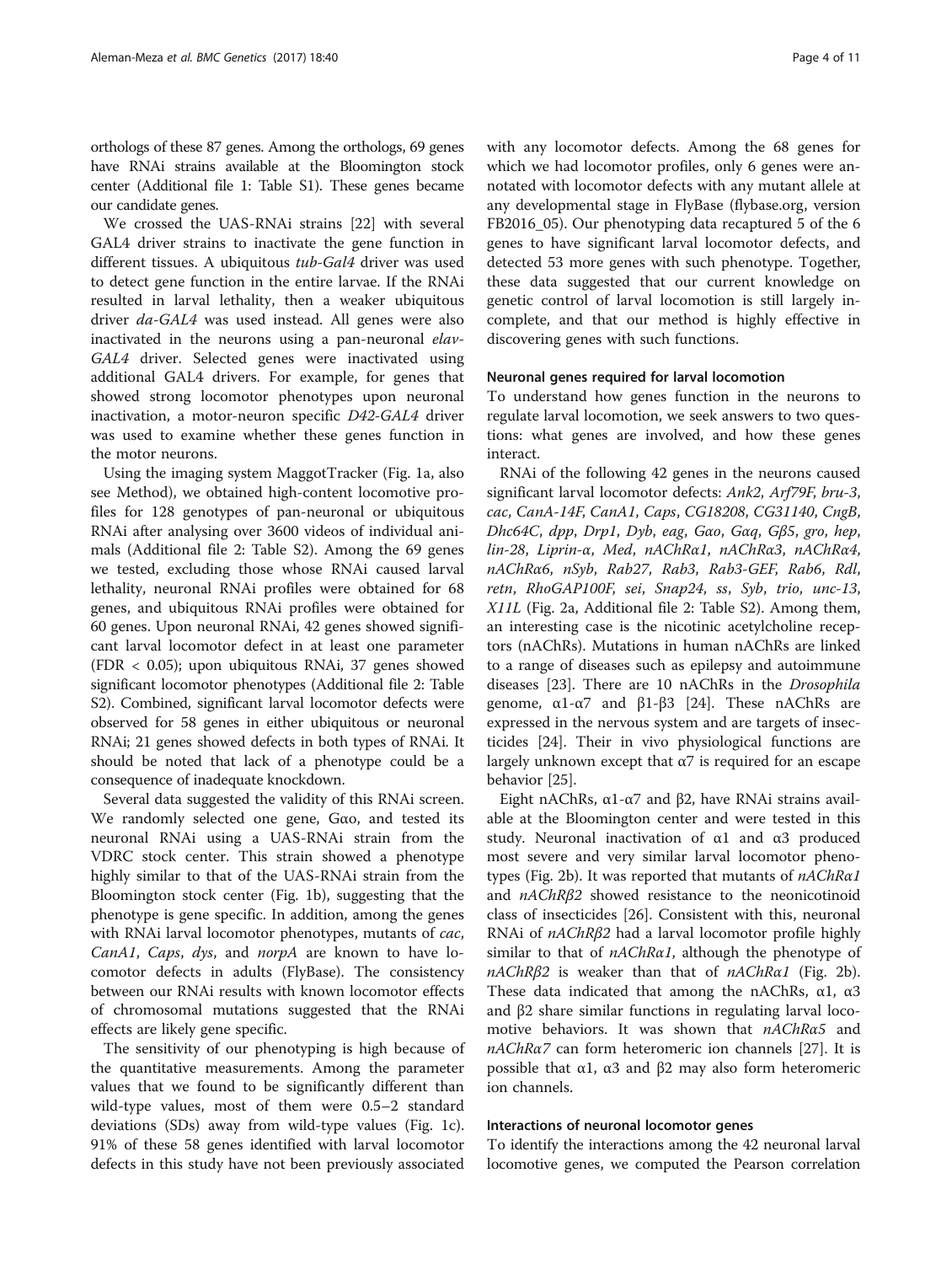<span id="page-4-0"></span>

coefficient (PCC) to evaluate the similarity of phenotypic patterns. We reasoned that interacting gene pairs were more likely to have similar (PCC close to 1) or opposite (PCC close to −1) phenotypic patterns, resulting a high absolute value of PCC (|PCC| close to 1). In contrast, if two phenotypic patterns were not correlated at all (|PCC| close to 0), then less likely these two genes would interact. To verify such rationale, we queried the databases BioGrid ([thebiogrid.org\)](http://thebiogrid.org) and FlyBase for known interactions. Among all genes we tested, there were 29 gene pairs known to interact genetically or physically. Indeed, these interacting genes were more likely to have high |PCC| values of their locomotive profiles. 21% of interacting gene pairs had |PCC| value over 0.7 for their locomotive profiles, whereas only 14% of random parings of neuronal profiles did (Fig. 2c), confirming that |PCC| could be used to distinguish interacting genes. The 42 neuronal larval locomotive genes generated 861 (42  $\times$  41/2 = 861) pairwise combinations. Among them, a total of 302 pairs showed |PCC| above 0.7.

To further prioritize these 302 gene pairs for genetic interactions, we queried GeneOrienteer [\(geneorienteer.org](http://geneorienteer.org)), a database that predicts genetic interactions by integrating expression, phenotype, gene ontology, and interaction data

from multiple species [[28](#page-10-0)]. Our previous investigation of C. elegans locomotive genes showed genetic interactions were most enriched among gene pair that satisfied two conditions: |PCC| above 0.7, and GeneOrienteer score over 4 [\[14\]](#page-10-0). A similar result was observed in this study of fly genes: interacting pairs were 4.6 times more likely than random pairing of locomotor profiles to satisfy both criteria, while individual criteria could only provide 1.5 and 3.7 times enrichment (Fig. 2c). Two hundred twentytwo gene pairs among the 42 neuronal larval locomotive genes had GeneOrienteer scores over 4. Using both |PCC| and GeneOrienteer scores as criteria, 81 pairs of neuronal larval locomotive genes were identified as high-confidence interactions (Additional file [3:](#page-9-0) Table S3, Fig. [3\)](#page-5-0).

Some of these 81 high-confidence interactions are consistent with known interaction data. For example, the gene products of two pairs,  $unc-13 - Syb$  and  $Snap24 - Syb$ , have been shown to interact physically in yeast two-hybrid experiments (BioGrid). The yeast orthologous pair of Arf79F – Syb and the human orthologous pair of  $Snap24 - unc-13$ also encode proteins that physically interact (BioGrid). The orthologs of 13 pairs interact genetically in C. elegans, including  $unc-13 - Syb$ ,  $G\alpha q - Gbeta5$ , CG31140 – Gao, nSyb – unc-13, Gαq – trio, Snap24 – Syb, Gαq – unc-13,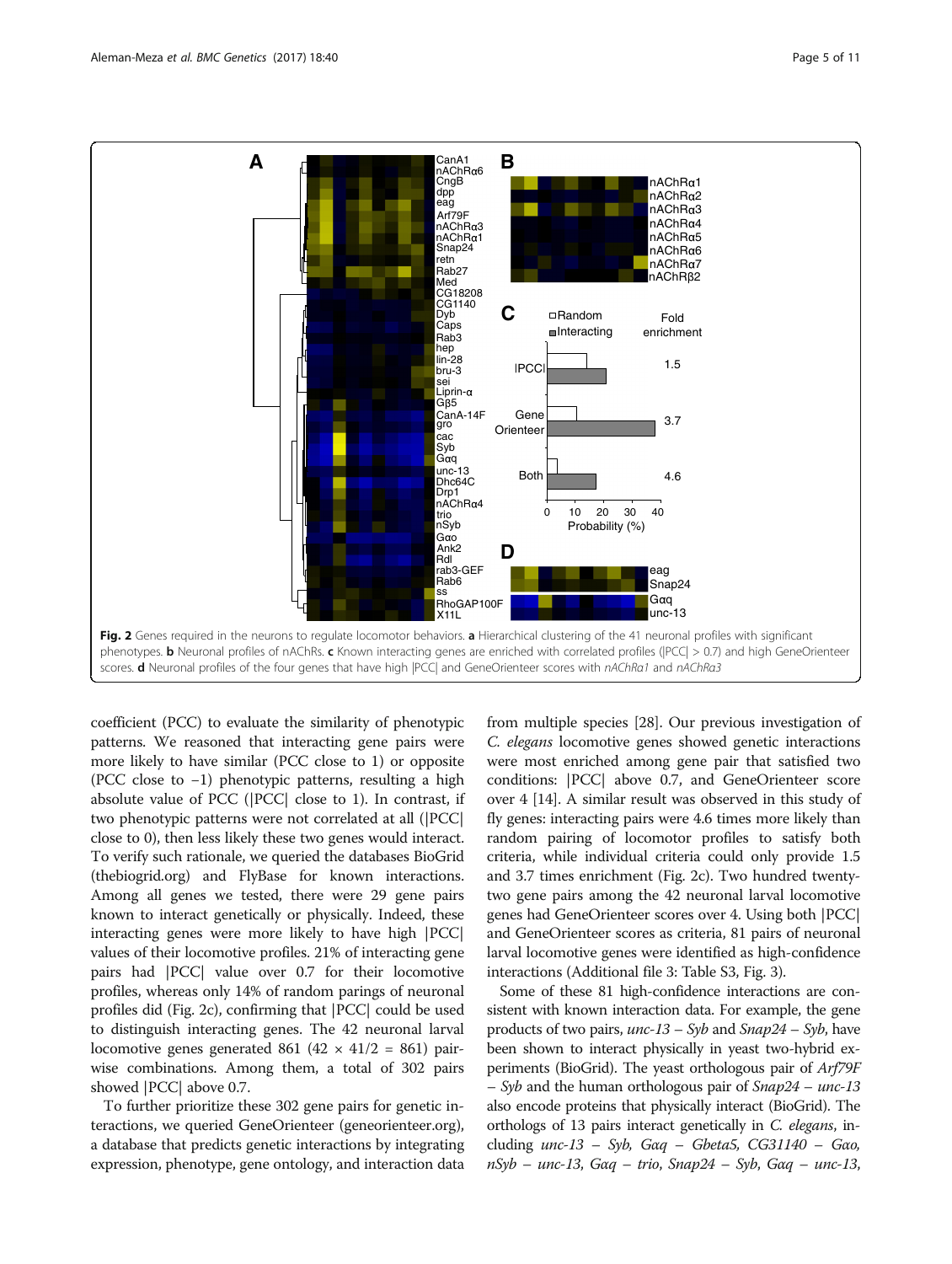<span id="page-5-0"></span>

CanA-14F – Gαq, CanA1 – Gαq, Caps – Gαo, Gαo – Liprin-α, nSyb – RhoGAP100F, RhoGAP100F – Syb (WormBase). These data demonstrated the validity of these high-confidence interactions.

The high-confidence interaction network shows that nAChRα1 and nAChRα3 interact with the SNARE protein Snap24, and the potassium channel eag, with similar phenotypic patterns; nAChRα1 and nAChRα3 also interact with the synaptic vesicle protein *unc-13*, and the G protein Gαq, with opposite phenotypic patterns (Figs. [2d,](#page-4-0) 3). It was reported that unc-13 functions downstream of Gαq signalling, and upstream of vesicular fusion at the neuromuscular junction (NMJ) [\[29, 30](#page-10-0)]. Our data suggested that eag and nAChRs have an antagonistic effect on this Gαq signalling pathway in locomotor behaviors. The involvement of Snap24 suggested that the antagonistic effect on Gαq signalling is possibly mediated through neurotransmitter release or reuptake.

#### Site-of-action for larval locomotive genes

To understand whether the locomotor genes primarily function in neurons or in additional tissues, we compared the locomotive profiles from pan-neuronal RNAi with those from ubiquitous RNAi. If inactivating the gene in the neurons generates the same phenotype as inactivating the gene ubiquitously, then the gene function is most likely to be neuronal. As RNAi strength varies with different Gal4 drivers, the phenotypic severity of different RNAi may differ, causing difference in our parameter values. Therefore, we evaluated the PCC of profiles because phenotypic patterns are less affected by RNAi strength.

Pan-neuronal RNAi profiles were more likely to be correlated with ubiquitous RNAi profiles of the same genes. 26% genes had highly correlated (PCC > 0.7) ubiquitous and neuronal profiles; among genes with significant locomotor phenotypes in both neuronal and ubiquitous RNAi, 38% had PCC > 0.7 for ubiquitous and neuronal profiles (Fig. [4a](#page-6-0)). These data suggested that many genes we tested predominantly function in the neurons. For example, Arf79F, CG31140, Drp1, eag, Gαo, nAChRα3, Rab 27, and ss, had highly correlated ubiquitous and neuronal profiles (Fig. [4b\)](#page-6-0), suggesting that these genes function primarily in the neurons to regulate locomotion. In contrast, Gβ5, lin-28, Liprin-α, Med, rab3-GEF, retn, RhoGAP100F, had little correlation (PCC < 0.1) between their ubiquitous and neuronal profiles (Fig. [4c\)](#page-6-0), suggesting that these genes have functions in non-neuronal tissues as well as neurons to regulate larval locomotion.

For the genes with severe neuronal phenotypes, we investigated whether they primarily function in motor neurons. The behavioral profiles from the pan-neuronal elav-Gal4 driver were compared with those from the motor-neuronal D42-Gal4 driver. Arf79F, eag, nAChRα1,  $nAChR\alpha3$ , and Rdl showed highly correlated (PCC > 0.7) pan-neuronal and motor-neuronal profiles (Fig. [4d\)](#page-6-0), suggesting that these genes primarily function in the motor neurons to regulate larval locomotion. Drp1, Gαo, Gαq showed moderately correlated (PCC between 0.6–0.7) pan-neuronal and motor-neuronal profiles. These genes may still primarily function in the motor neurons. Cac, CanA1, and  $unc-13$  had uncorrelated (PCC < 0.3) panneuronal and motor-neuronal profiles (Fig. [4e](#page-6-0)), suggesting that these genes have functions in neurons other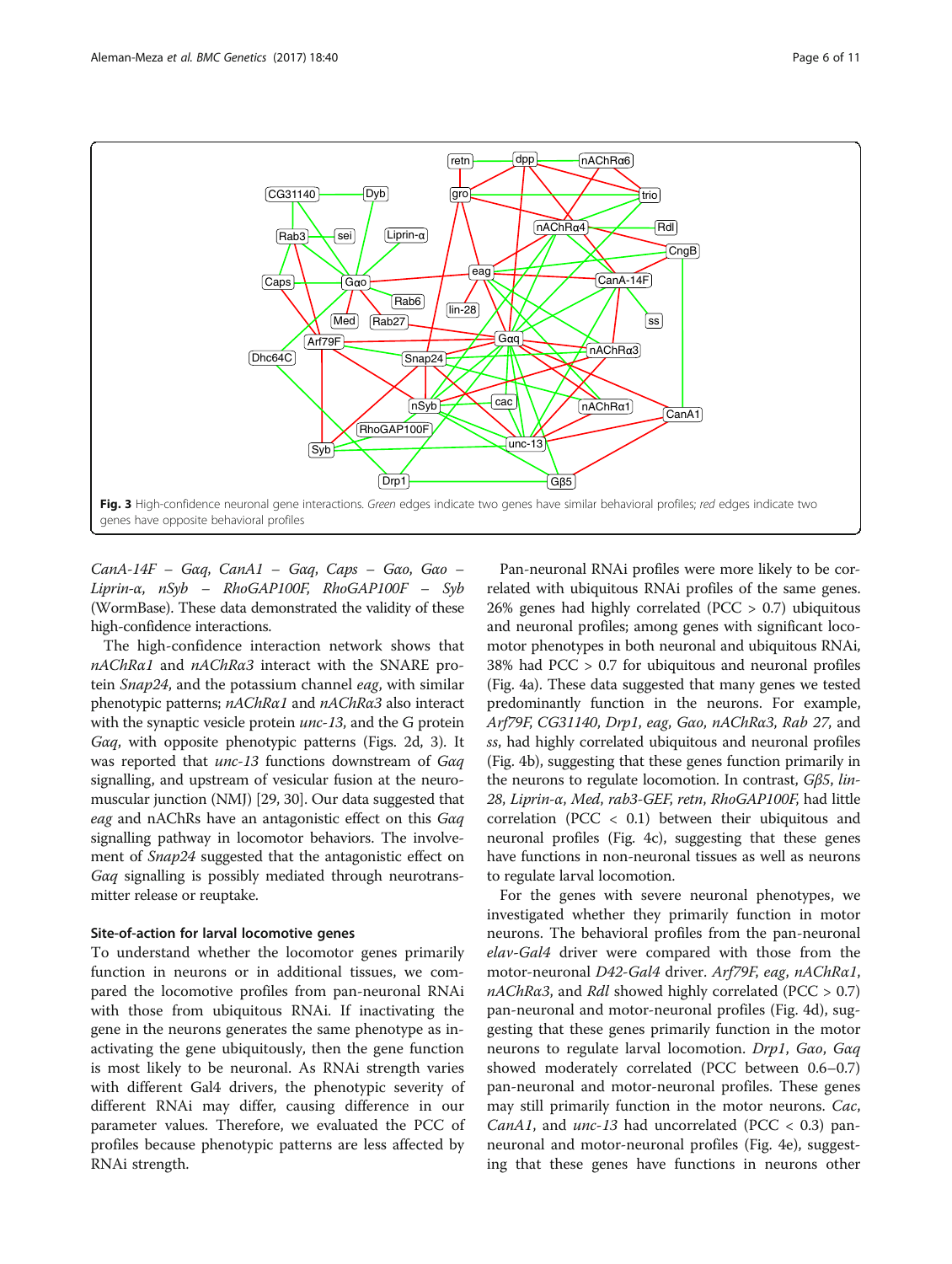<span id="page-6-0"></span>

than motor neurons. The requirement of different neurons in larval locomotor regulation is consistent with previous findings such as [[8, 31\]](#page-10-0).

For the nAChRs, nAChRα1 and nAChRα3 showed highly similar phenotypic profiles with pan-neuronal, and motor-neuronal RNAi (Fig. 4d), suggesting that these genes primarily function in motor neurons. Similarly, their interacting genes, Gαq and eag, are also likely to primarily function in motor neurons (Fig. 4d). In contrast, the interactor unc-13 is likely to function in other neurons and non-neuronal tissues (Fig. 4c, e).

# Conservation of gene functions in locomotor phenotypes and neuronal expression

Because all genes we tested in this study were orthologs of C. elegans genes that had been analyzed previously for their locomotor defects [\[14\]](#page-10-0), such data enabled us to compare gene functions in C. elegans and D. melanogaster to understand their levels of conservation. Three aspects of gene functions were evaluated: expression, phenotype, and gene interactions. The two animals have different nervous system anatomy and different locomotive pattern: C. elegans employs a sinusoidal wave of crawling whereas fly larvae employ peristalsis crawling. Therefore, the detailed cellular gene expression pattern and locomotive parameters are not comparable between the two species. However, we can compare gene function at a higher level such as whether the genes are neuronally expressed and whether they affect movement.

All orthologous worm genes were annotated as neuronal genes in WormBase. We queried FlyBase and found that 67% (46/69) genes were also annotated as neuronally expressed, i.e., associated with terms such as brain, nerve, neuron, or nervous system. In contrast, only 15% of all genes in the fly genome and 19% of all fly genes with worm orthologs were annotated as expressed in the neurons (Fig. [5a\)](#page-7-0). In addition to FlyBase annotations, 12 genes that were not annotated in FlyBase as neuronally expressed showed locomotor phenotypes in this study when inactivated in the neurons, suggesting that they function in the neurons. Combined, 87% (60/69) of our tested fly genes are neuronal genes (Fig. [5a](#page-7-0)), demonstrating a high level of conservation in gene expression.

In addition to expression, these genes also showed a high level of conservation in phenotypes. All orthologous worm genes had mutants with significant locomotor defects [[14](#page-10-0)]. In this study, upon RNAi inactivation, 85% (59/69) of our tested fly genes showed locomotor phenotypes (Fig. [5b\)](#page-7-0). We further queried FlyBase to estimate how likely a randomly selected gene would display a locomotor phenotype. Among FlyBase phenotype annotations, only 3.1% of all genes in the fly genome and 2.5% of all genes with worm orthologs were annotated with locomotor defects (Fig. [5b](#page-7-0)). This ratio significantly ( $p < 0.01$ , Fisher's exact test) increased to 10% among our tested genes (Fig. [5b\)](#page-7-0), demonstrating that locomotor defects are enriched among these genes. Together, these data suggested a strong conservation among these genes in locomotor phenotypes.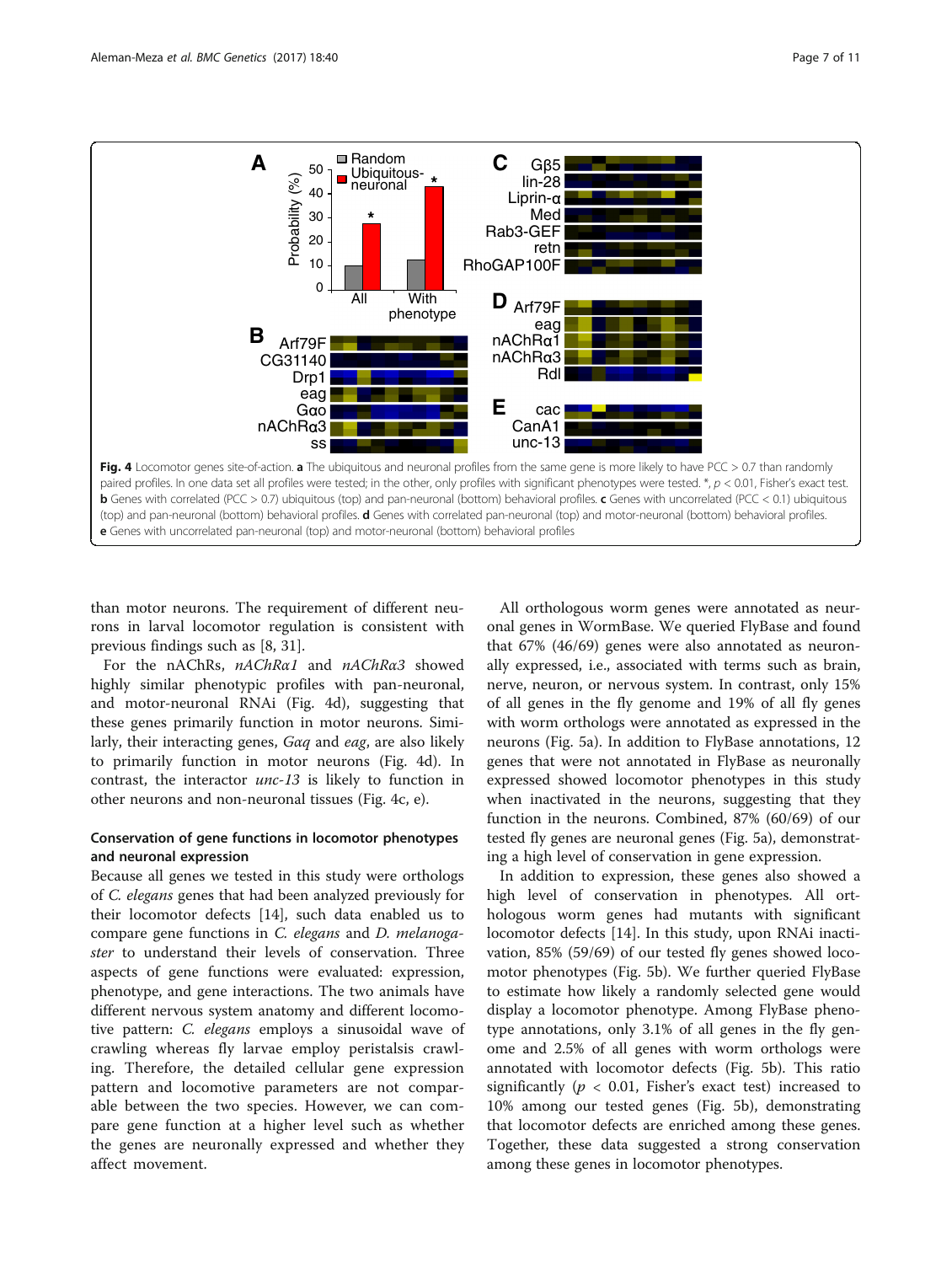<span id="page-7-0"></span>

Rewiring of genetic interactions among locomotor genes Next we examined the conservation of genetic interactions. Worm interacting gene pairs were defined as genes with |PCC| > 0.7 for worm locomotive profiles and GeneOrienteer score over 4 [\[14](#page-10-0)]. For fly gene pairs whose worm orthologous pairs were interacting, 11% were interacting if we used the same criteria for fly gene interactions and if we used locomotive profiles from neuronal RNAi (Fig. 5c). While such conservation level was drastically lower than those in expression or phenotype (11 vs.  $\geq$ 85%), it is significantly ( $p < 0.001$ , Fisher's exact test) higher than the expected probability from random gene pairs (11 vs. 4%, Fig. 5c). In comparison with neuronal locomotive profiles, profiles from ubiquitous RNAi showed even a lower level of conservation: Fly gene pairs with interacting worm orthologous pairs had only 2.4% probability of interacting, which was not significantly higher than the 1.2% from random pairs (Fig. 5c).

We investigated whether our results on genetic interactions were biased by the GeneOrienteer algorithm as it used orthologous data. When we eliminated GeneOrienteer scores and used |PCC| values as the sole criterion for interaction, we observed that 24% of genetic interactions were conserved if neuronal profiles were used, which was significantly higher than the expected 14% from random pairs (Fig. 5d). Conservation of genetic interactions was not observed in ubiquitous profiles (Fig. 5d). These data confirmed that the conservation level of genetic interactions was much lower than those of expression and phenotype.

#### Motor-neuronal control of body length

While we used only 10 locomotive parameters in this study, our imaging system extracts 20+ parameters from the videos. One parameter that was measured by the system but not used in the locomotive profiles was body size. As male larvae are smaller than female larvae, we analyzed them separately in all body length measurements. Notably, inactivation of two genes, Rdl and Gαo, in neurons caused significantly reduced larval body size in both females and males (Fig. [6a\)](#page-8-0).

As neuronal RNAi of Rdl and Gαo also caused severe locomotive defects, it seemed possible that the reduced body length might be a secondary defect of the locomotive phenotypes. For example, if a larva could not move well, it might not reach food well, and thus could have a small body length because of malnutrition. This was unlikely under our culture conditions as the larvae were maintained continuously on food. Furthermore, neuronal RNAi of many genes caused severe locomotor defects, without affecting body length. For example, neuronal RNAi of syb reduced the larval crawling speed to a level similar to Rdl and Gαo (Fig. [6b\)](#page-8-0), yet caused no body length defects (Fig. [6a](#page-8-0)). Therefore, we hypothesize that the reduced larval length of Rdl and Gαo reflects a primary defect in gene function.

Surprisingly, inactivating Rdl and Gαo in motor neurons using the D42-Gal4 driver reproduced the shortenedbody-length phenotype (Fig. [6c\)](#page-8-0). In contrast, inactivating these genes in insulin producing brain cells using a *dilp2*-Gal4 driver did not cause reduced body length (Fig. [6c](#page-8-0)). These data suggested that there is a motor-neuronal control of body length in *D. melanogaster*, and that such control requires the function of Rdl and Gαo in motor neurons.

#### Database

In addition to the supplementary tables, an interactive database was built to enable queries of videos and behavioral profiles including all 20+ parameters. The database provides raw measurements as well as normalized measurements of each animal for query and download.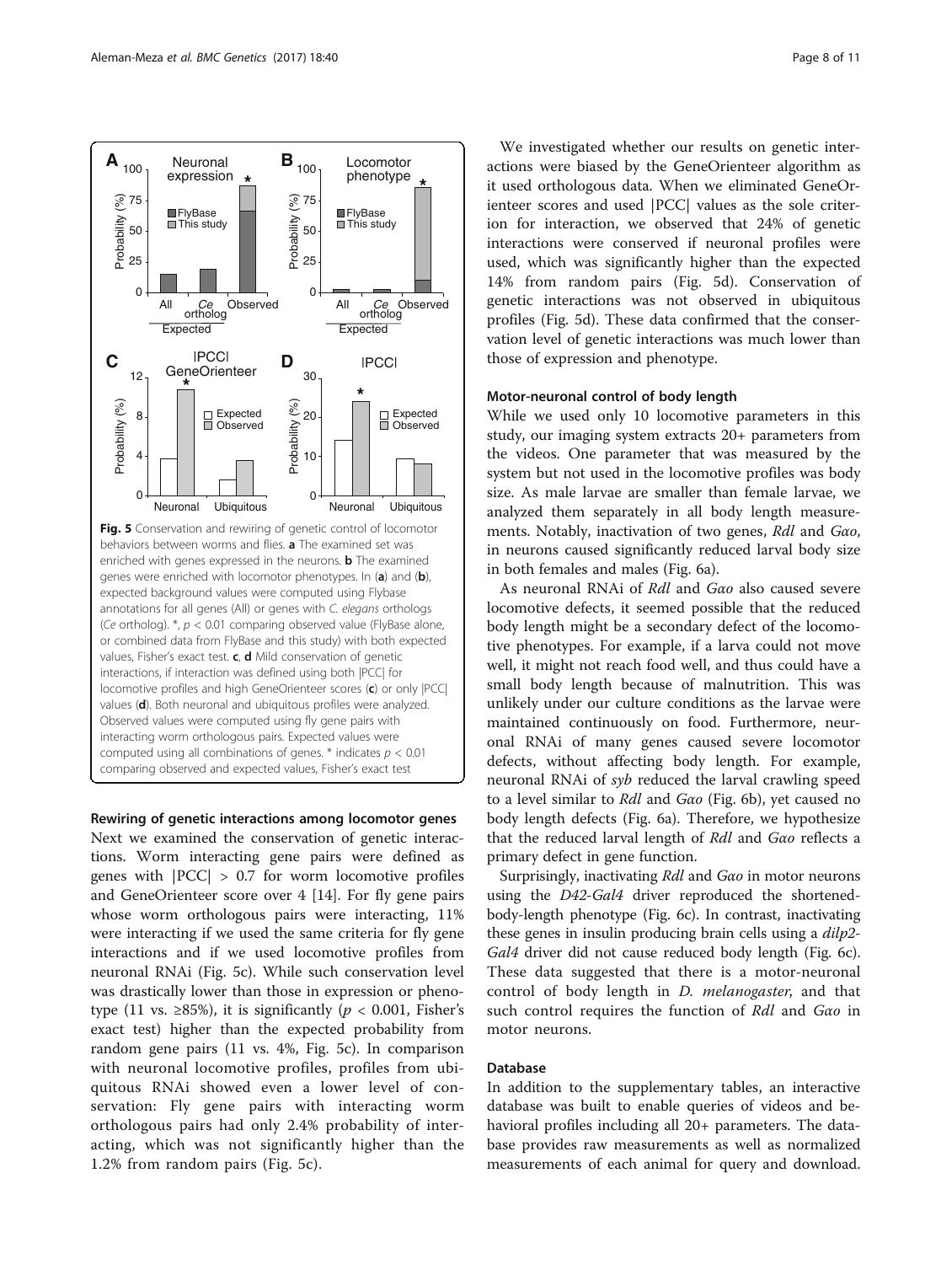<span id="page-8-0"></span>

The database can be accessed at<http://wormloco.org>, the same website that also stores C. elegans locomotor behavioral profiles [[14\]](#page-10-0).

## Discussion

We present here the high-content larval locomotive profiles of 69 genes whose C. elegans orthologs are neuronal signalling genes with locomotor phenotypes. Profiles were collected after inactivation of these genes by RNAi in all cells, neurons, and motor neurons. Bioinformatic analysis on these profiles revealed 42 genes whose functions are required in the neurons to maintain normal larval locomotor behaviors, and 81 high-confident interactions among these genes. While many of these genes are known to be expressed in neurons and have adult behavioral phenotypes, the difference between our study and the previous findings are: 1) this study revealed the functions of these genes in larval instead of adult behaviors; 2) this study provided quantitative, high-content phenotypic measurements instead of qualitative observations or single-metric measurements.

Using the nAChR family as an example, we showed how such analysis brings insights to gene functions. Our profiles revealed that inactivation of nAChRα1 and nAChRα3 in the neurons caused severe movement disorders. The interaction analysis suggested that these two nAChRs function similarly with Snap24 and eag, but antagonistically with Gαq and unc-13. Site-of-action analysis suggested that nAChRα1, nAChRα3, eag, Gαq function primarily in the motor neurons. These results are consistent with previous reports that Gαq and unc-13 function in the same signalling pathway in NMJ [\[29](#page-10-0), [30](#page-10-0)]. It was reported that cholinergic input directly stimulates motor neurons [\[32](#page-10-0)], consistent with our finding that nAChRs are required in the motor neurons to maintain normal movement.

While high-content profiling cannot definitively prove genetic interactions as epistasis analysis, the effectiveness of this method has been well established [[11](#page-10-0)–[14](#page-10-0)]. As there is no high-throughput method to epistasis analysis in flies, experimental validation of these predicted genetic interactions is difficult. We thus relied on a computational validation of the predicted genetic interactions, and showed that the predicted interactions are enriched among the known positives (known interactions) than negatives (random gene pairs). Random gene pairs were used as negatives because there is no sizable data set on genes that do not interact, and because genetic interactions are sparse among all gene pairs.

It has remained unknown whether genetic interaction networks are conserved for multicellular organisms. This is mostly due to lack of large-scale genetic interaction studies: the only available multicellular in vivo genetic interaction networks are synthetic lethality networks in C. elegans [[33](#page-10-0), [34](#page-10-0)]. While certain conservation was observed for genetic interaction networks between budding and fission yeast, no conservation was observed between these worm networks and the yeast ones [\[35, 36](#page-10-0)]. Using the same methodology of high-content profiling, we provided comparable data sets to estimate the conservation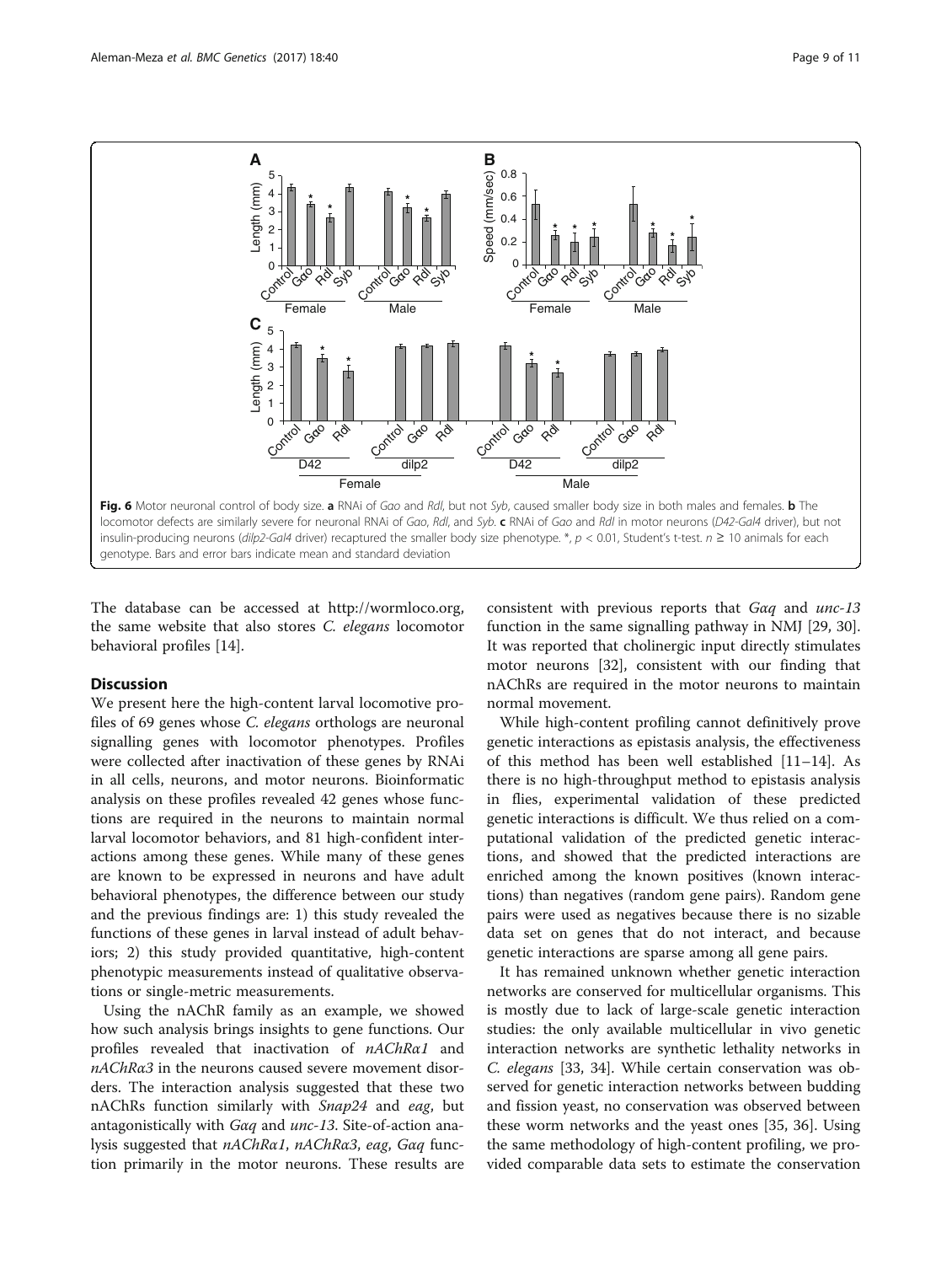<span id="page-9-0"></span>of genetic interaction networks in worms and flies. Similar to the worm-yeast result, no strong conservation of genetic interactions between worms and flies was observed under ubiquitous RNAi. C. elegans and Drosophila larvae have different nervous system and muscle anatomy. As genetic interactions can involve genes functioning in different cells, the difference in cellular circuitry may explain the lack of conservation. Similar reasoning may also explain the mild conservation between worm and fly neuronal genetic interactions (11% conservation rate, Fig. [4d](#page-6-0)), as these interactions are limited to the same tissue. Consistent with this hypothesis, this mild conservation rate is similar to the genetic interaction conservation rate observed between budding yeast S. cerevisiae and fission yeast S. pombe: 17% negative interactions and 10% positive interactions were conserved [\[36](#page-10-0)].

The observed motor neuronal control of body size was unexpected. One possible mechanism for such motorneuronal effect of body size is through muscle cells. It was discovered that inhibition of insulin receptor (InR) in muscle cells could cause systemic effects and reduce the body size of the entire larvae [[37](#page-10-0)] an effect that might be mediated at least in part by the Foxodependent increase in release of ImpL2, an insulin signalling inhibitor [[38](#page-10-0)]. It is possible that Rdl and Gαo functions in motor neurons affect the muscle state, which subsequently changes the activities of these regulators in muscle cells, and impacts body size. Given that  $Rdl$  encodes the Drosophila  $GABA_A$  receptor, which mediates inhibitory synaptic transmission, the Rdl knockdown is expected to increase motor neuron activity and hence synaptic input onto the muscle; this increased synaptic input might activate muscle Foxo. Consistent with this model, it was reported previously that effects of altered synaptic transmission in Drosophila larvae on activity of muscle insulin signalling components [[39\]](#page-10-0).

It was shown that a coordinated action from both excitatory neurons, which release acetylcholine, and inhibitory neurons, which release GABA, is required to generate the sequential firing of motor neurons for the peristaltic movement [\[40\]](#page-10-0). The acetylcholine receptor (nAChR) and the  $GABA_A$  receptor (Rdl) are likely to function in different dendrites of motor neurons to mediate the excitatory and inhibitor synaptic transmission, respectively, to drive the rhythmic firing of motor neurons responsible for peristaltic movements.

We do not know whether motor neuronal control of body size also exists in C. elegans. Neuronal control of body size exists in C. elegans, as it was reported that gene functions in sensory neurons affect body size in C. elegans [[41](#page-10-0)]. Mutants of the C. elegans orthologs of Rdl and Gαo, unc-49 and goa-1, had a smaller body length ([wormloco.org\)](http://wormloco.org). However, the site-of-action for these genes in size-regulation is unknown in C. elegans.

### Conclusion

Our high-content profile data provided a framework for understanding the genetic control of larval locomotion. In addition to providing clues for individual genes functions, such system-level approach also enabled evaluation of conservation and rewiring of genetic interaction networks.

#### Additional files

[Additional file 1: Table S1.](dx.doi.org/10.1186/s12863-017-0513-7) Genes studied. List of the gene names, FlyBase IDs of the genes, the Bloomington stock numbers of fly strains used, and the worm orthologs of the fly genes (XLSX 12 kb).

[Additional file 2: Table S2.](dx.doi.org/10.1186/s12863-017-0513-7) Locomotive profiles of genes with significant phenotypes. Profiles are composed of normalized values for ten locomotive parameters. Profiles for both neuronal and ubiquitous RNAi are listed. The summary page lists genes with significant phenotypes (XLSX 26 kb).

[Additional file 3: Table S3.](dx.doi.org/10.1186/s12863-017-0513-7) Genetic interactions inferred from locomotive profiles. Predicted genetic interactions with |PCC| > 0.7 and GeneOrienteer score over 4 (XLSX 12 kb).

#### Abbreviations

FDR: False discovery rate; InR: Insulin receptor; nAChR: nicotinic acetylcholine receptor; NMJ: Neuromuscular junction; PCC: Pearson correlation coefficient; SD: Standard deviation

#### Acknowledgement

We thank José Garza Martínez and Joaquina Nunez for technical assistance.

#### Funding

This research was funded by the National Institutes of Health (HG004724, DA018341); Department of Defense Office of Congressionally Directed Medical Research (W81XWH-16-1-0110); and by a Searle Scholar grant to WZ.

#### Availability of data and materials

All relevant data are available within the manuscript.

#### Authors' contributions

MS, WZ conceived and designed the experiments. BAM, MLC, OPR performed experiments. WZ and BAM analyzed the data. WZ wrote the paper. All authors read and approved the final manuscript.

#### Competing interests

The authors declare that they have no competing interests.

# Consent for publication

Not applicable.

# Ethics approval and consent to participate

Not applicable.

#### Publisher's Note

Springer Nature remains neutral with regard to jurisdictional claims in published maps and institutional affiliations.

#### Received: 16 January 2017 Accepted: 9 May 2017 Published online: 12 May 2017

#### References

- 1. Soll DR. The use of computers in understanding how animal cells crawl. Int Rev Cytol. 1995;163:43–104.
- 2. Caldwell JC, Miller MM, Wing S, Soll DR, Eberl DF. Dynamic analysis of larval locomotion in Drosophila chordotonal organ mutants. Proc Natl Acad Sci. 2003;100:16053–8.